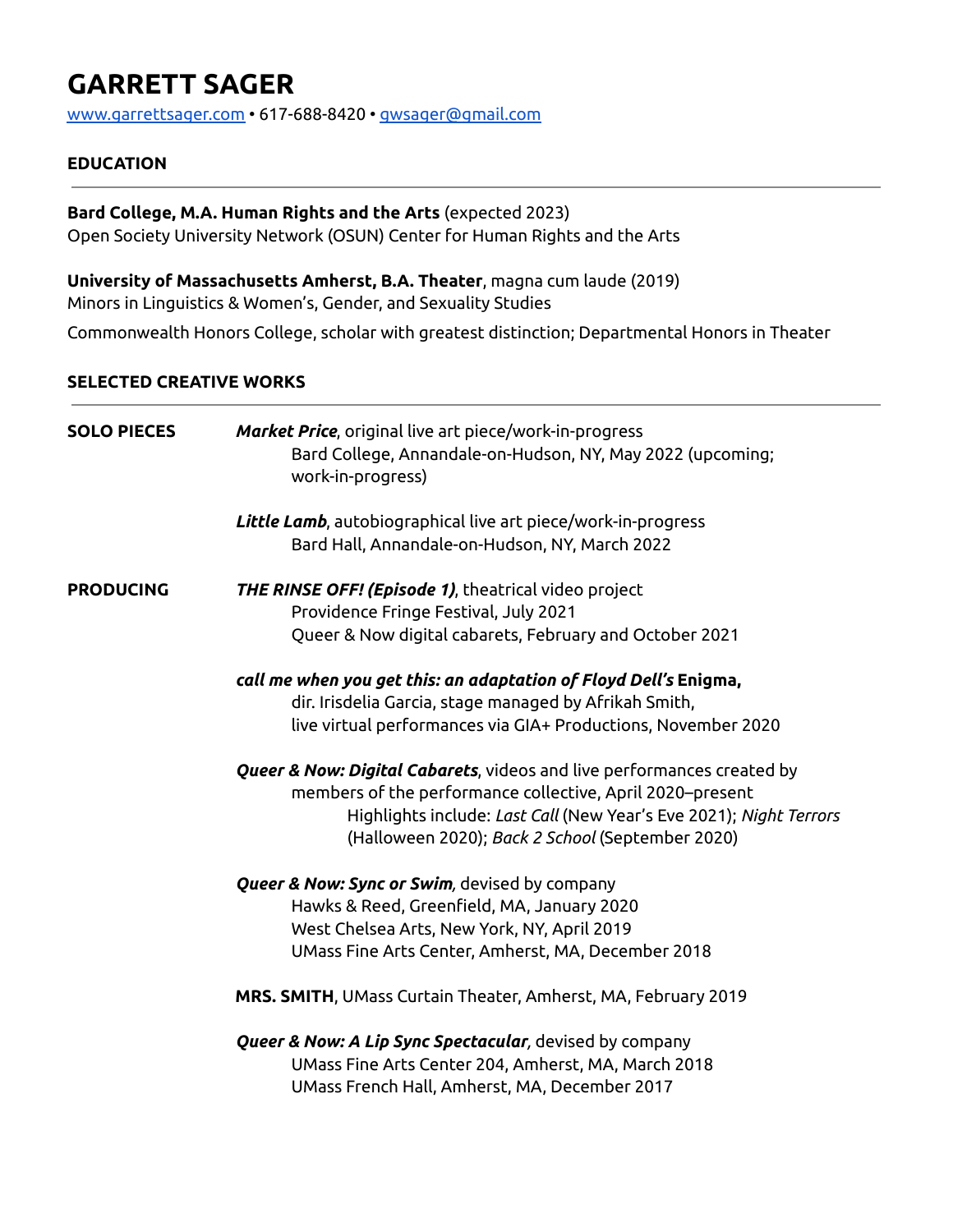| <b>DIRECTING</b>                       | <b>Queer &amp; Now: Sync or Swim,</b> devised by company                                                                                                 |
|----------------------------------------|----------------------------------------------------------------------------------------------------------------------------------------------------------|
|                                        | Hawks & Reed, Greenfield, MA, January 2020                                                                                                               |
|                                        | West Chelsea Arts, New York, NY, April 2019                                                                                                              |
|                                        | UMass Fine Arts Center, Amherst, MA, December 2018                                                                                                       |
|                                        | A Number by Caryl Churchill (experimental reading), UMass Fine Arts Center,                                                                              |
|                                        | Amherst, MA, February 2018                                                                                                                               |
|                                        | <b>Queer &amp; Now: A Lip Sync Spectacular</b> , devised by company                                                                                      |
|                                        | UMass Fine Arts Center 204, Amherst, MA, March 2018                                                                                                      |
|                                        | UMass French Hall, Amherst, MA, December 2017                                                                                                            |
|                                        | The Difference by Tatiana Rodriguez, Five College WORD! Festival,<br>Amherst, MA, April 2017                                                             |
|                                        |                                                                                                                                                          |
|                                        | Gruesome Playground Injuries by Rajiv Joseph, UMass Fine Arts Center,                                                                                    |
|                                        | Amherst, MA, November 2016                                                                                                                               |
|                                        | <b>Eight</b> by Ella Hickson, OBERON / American Repertory Theater, Cambridge, MA,<br>June 2015 (New England premiere)                                    |
| <b>ASSISTANT</b><br><b>DIRECTING</b>   | Hedda by Henrik Ibsen, adapted by Finn Lefevre and Christina Pellegrini,<br>dir. Christina Pellegrini, UMass Rand Theater, Amherst, MA,<br>February 2017 |
| <b>DRAMATURGY</b>                      | The Arthur Plays [working title], created by Garrett Sager, Lily Filippatos,<br>Erik Long, and co., Online / NY, 2021 - (in progress)                    |
|                                        | <i>i don't know where we're going but i promise we're lost</i> , by MJ Halberstadt,<br>dir. Jack Serio, Boston Playwrights' Theatre, August 2015         |
| <b>PRODUCTION</b><br><b>ASSISTANCE</b> | Flamboyan, created and performed by Jordan Reed, UMass Fine Arts Center,<br>Amherst, MA, April 2019                                                      |
|                                        | Chronicle X: A Revival by Nia O. Witherspoon, dir. Mei Ann Teo, JACK, Brooklyn,<br>NY, January 2019                                                      |

## **WORK HISTORY**

**Fisher Center at Bard** Annandale-on-Hudson, NY Digital Archive Associate, August 2021–present

- Research and compile Fisher Center programming materials from its founding in 2003 to the present, including videos, evening programs, audio recordings, blog posts, press pieces, and photography
- Write contextual language about archival materials, to be featured on Fisher Center website
- Assist with the development of archival web pages on Fisher Center website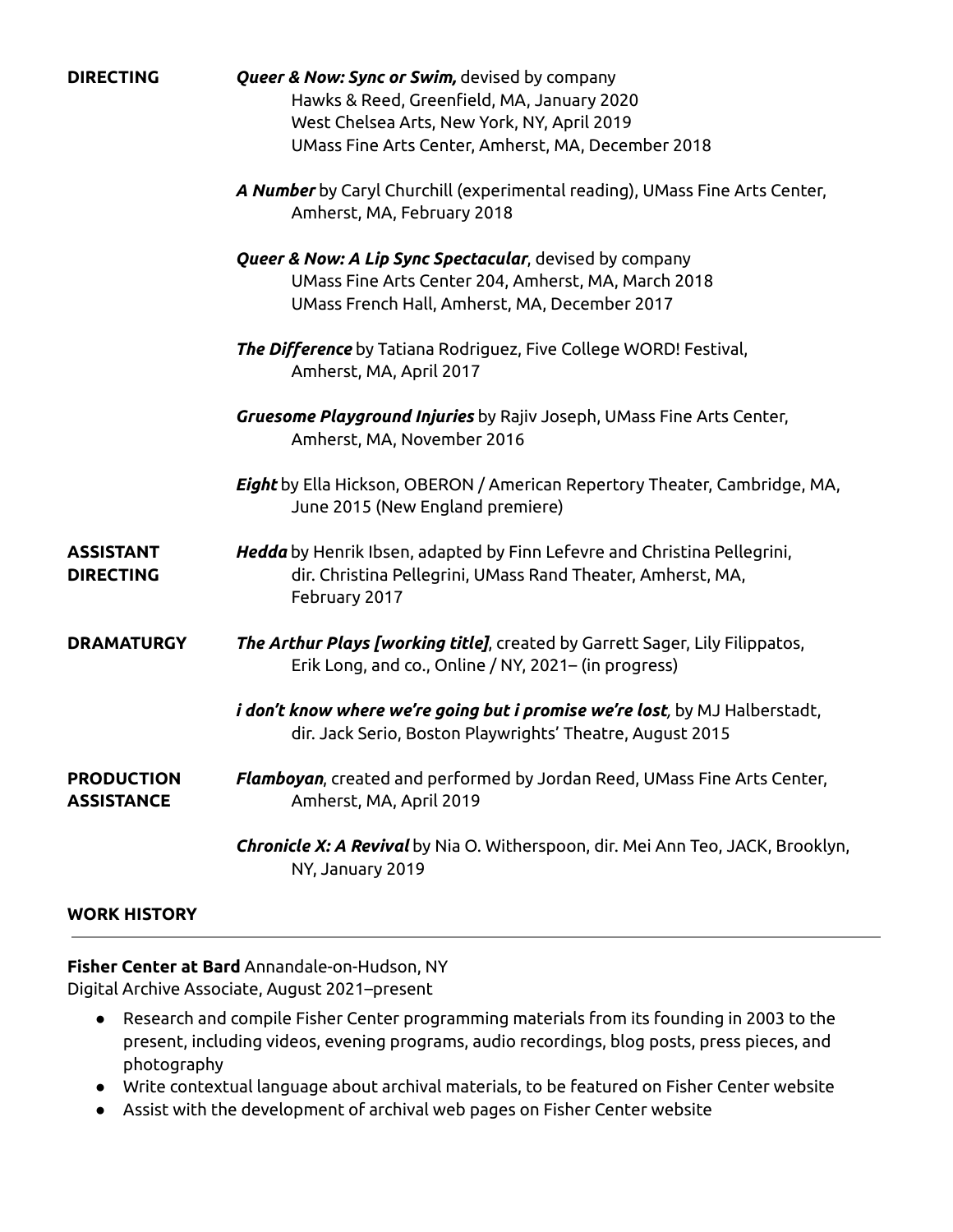Marketing Assistant, September 2019 – August 2021

- Manage all of the Fisher Center's social media accounts, including Facebook, Instagram, Twitter, Vimeo, YouTube, and Spotify; draft, edit, and publish social media posts daily
- Assist Marketing Manager with website updates and email communications, including copy-editing
- Conceive and edit video content for Fisher Center programming
- Manage and promote Passloff Pass: the Fisher Center's \$5 Bard College student ticket initiative
- Conduct, track, and document community outreach efforts for Fisher Center performances, connecting Fisher Center and local and national community centers, peer arts organizations, schools, and bookstores
- Implement and optimize digital campaigns for Google Ads, Facebook, and Instagram
- Provide general support to marketing department at educational performing arts center producing innovative, world-class programming in New York's Hudson Valley

Marketing Intern: Bard SummerScape, May – August 2019

# **Queer & Now** Online / Amherst, MA

Producing Director, March 2021–present

Producer and Founding Member, September 2017 – February 2021

- Lead and organize productions, rehearsals, and meetings for performance collective celebrating queer people via drag, burlesque, and cabaret
- Produce virtual cabarets—overseeing marketing, script-writing, and audience development efforts
- Serve as key point of contact for communications with producing venues and festivals
- Write copy and develop marketing materials for print and online marketing and promotional outlets, including Facebook, Instagram, Eventbrite, and event website [wearequeerandnow.com](http://wearequeerandnow.com/)
- Organize, lead devising process for, and execute theater performances with collaborative team to 500+ audience members on University of Massachusetts Amherst campus, at local venues in western Massachusetts, and on tour to NYC (2017–20)

# **Phallacies, Inc.** Amherst, MA

Applied Theater Intern, August 2018 – May 2019

- Support and participate in men's health educational theater non-profit organization
- Attend weekly group dialogues centered on hegemonic masculinity
- Perform at local community organizations, middle schools, and high schools
- Assist with group recruitment by attending internship fairs and creating publicity materials

# **MRS. SMITH at UMass** Amherst, MA

Production Manager, May 2018 – February 2019

- Serve as liaison between UMass Theater staff and guest artist MRS. SMITH ([worldofsmith.com\)](https://www.worldofsmith.com/)
- Oversee technical rehearsals; collaborate with sound and lighting crew to accommodate MRS. SMITH's needs and requests
- Develop print and Facebook digital marketing materials; sell out event

**UMass Fine Arts Center** Amherst, MA Marketing Assistant, June 2018 – May 2019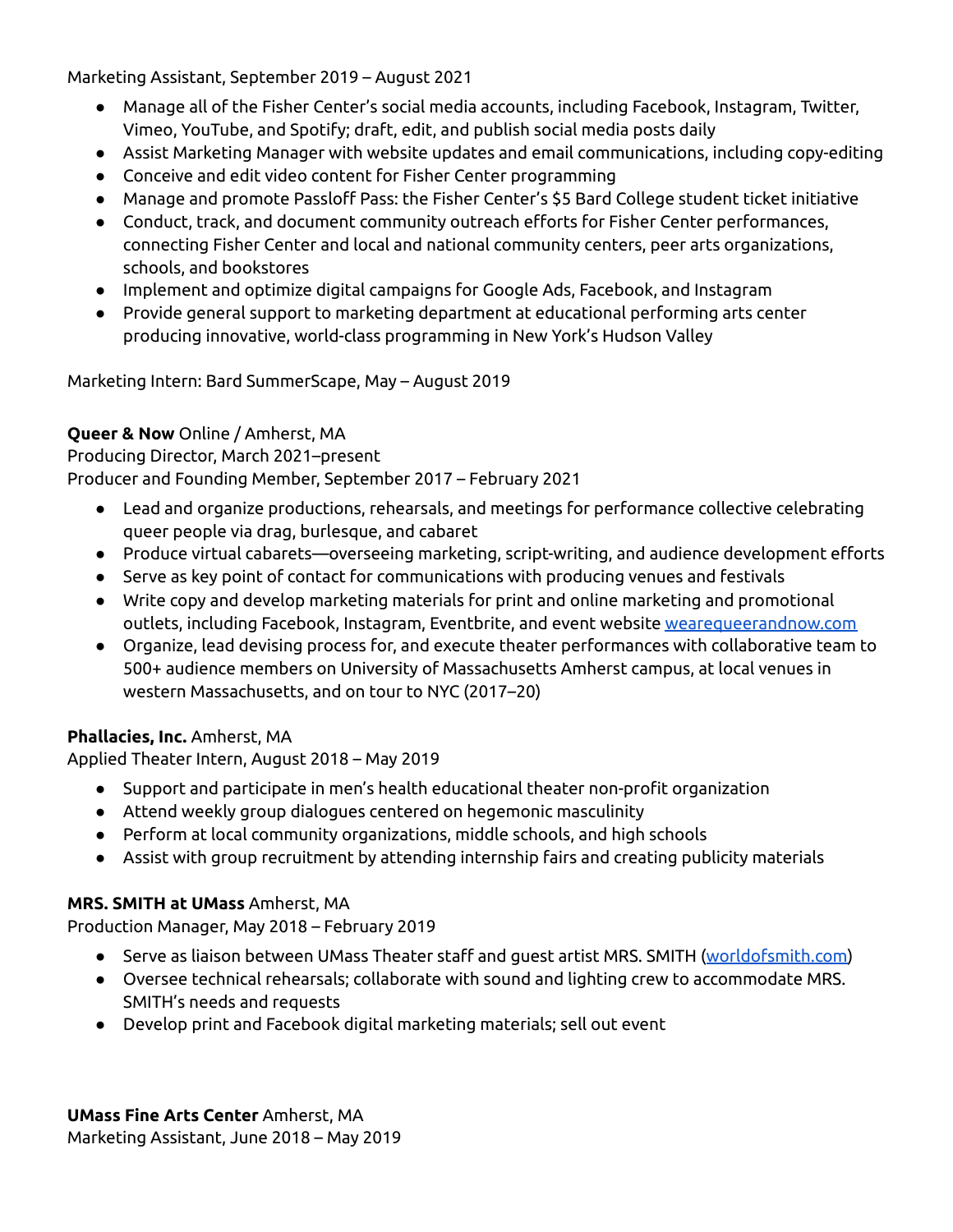- Assist with preparation of marketing materials for Center Series and Asian Arts and Culture programming in Fine Arts Center 2018-19 season
- Write press releases for performing artists, based on extensive research of artist and company management / representation websites
- Draft and publish social media posts for Facebook, Twitter, and Instagram
- Post Fine Arts Center events to local digital calendar listings

# **Nia O. Witherspoon** Brooklyn, NY

Production Intern, November 2018 – February 2019

- Support artistic work of playwright and theater-maker Nia O. Witherspoon, including organizing materials for grant applications and liaising between Witherspoon's collaborators and producing organizations
- Assist production of *CHRONICLE X: A Revival* at JACK Brooklyn (January 2019) by running errands to gather essential sound and lighting equipment, developing program inserts for audience members, and preparing the stage for performances

## **AWARDS + RESIDENCIES**

| EmergeNYC, 2021 cohort artist, New York, NY (virtual)                                                                                                                                                                          |
|--------------------------------------------------------------------------------------------------------------------------------------------------------------------------------------------------------------------------------|
| Residency for Queer & Now: Sex Ed (postponed), The Foundry, West Stockbridge, MA                                                                                                                                               |
| Rising Researcher, University of Massachusetts Amherst                                                                                                                                                                         |
| UMass Arts Council Special Projects Grant for Queer & Now: Sync or Swim<br>Commonwealth Honors College Research Grant for Queer & Now thesis<br>UMass Arts Council Mini-Grant for Queer & Now: A Lip Sync Spectcacular remount |
| UMass Arts Council Special Projects Grant for Queer & Now: A Lip Sync Spectacular                                                                                                                                              |
| UMass Arts Council Mini-Grant for Gruesome Playground Injuries<br>Commonwealth Honors Study Abroad Scholarship for Arts & Culture in South Africa                                                                              |
|                                                                                                                                                                                                                                |

# **GUEST SPEAKING**

**Theater 331: Queer Theater.** Course instructed by Professor Finn Lefevre at UMass Amherst. "Ethics of Building a Queer Theater Company." April 2021 and October 2019.

**Theater 620: Theaters of Dissent.** Course instructed by Dr. Megan Lewis at UMass Amherst. "From Compton's Cafeteria to #TransIsBeautiful: Queer and Trans Activism Throughout U.S. History" (session 1) and "Radical Drag & Dissent: Lip-Syncing and the Creation of *Queer & Now*" (session 2). March 2019.

## **PRESENTATIONS**

**Massachusetts Undergraduate Research Conference.** Amherst, MA. "Creating New Possibilities of Gender, Identity, and Community in *Queer & Now: Sync or Swim.*" April 2019.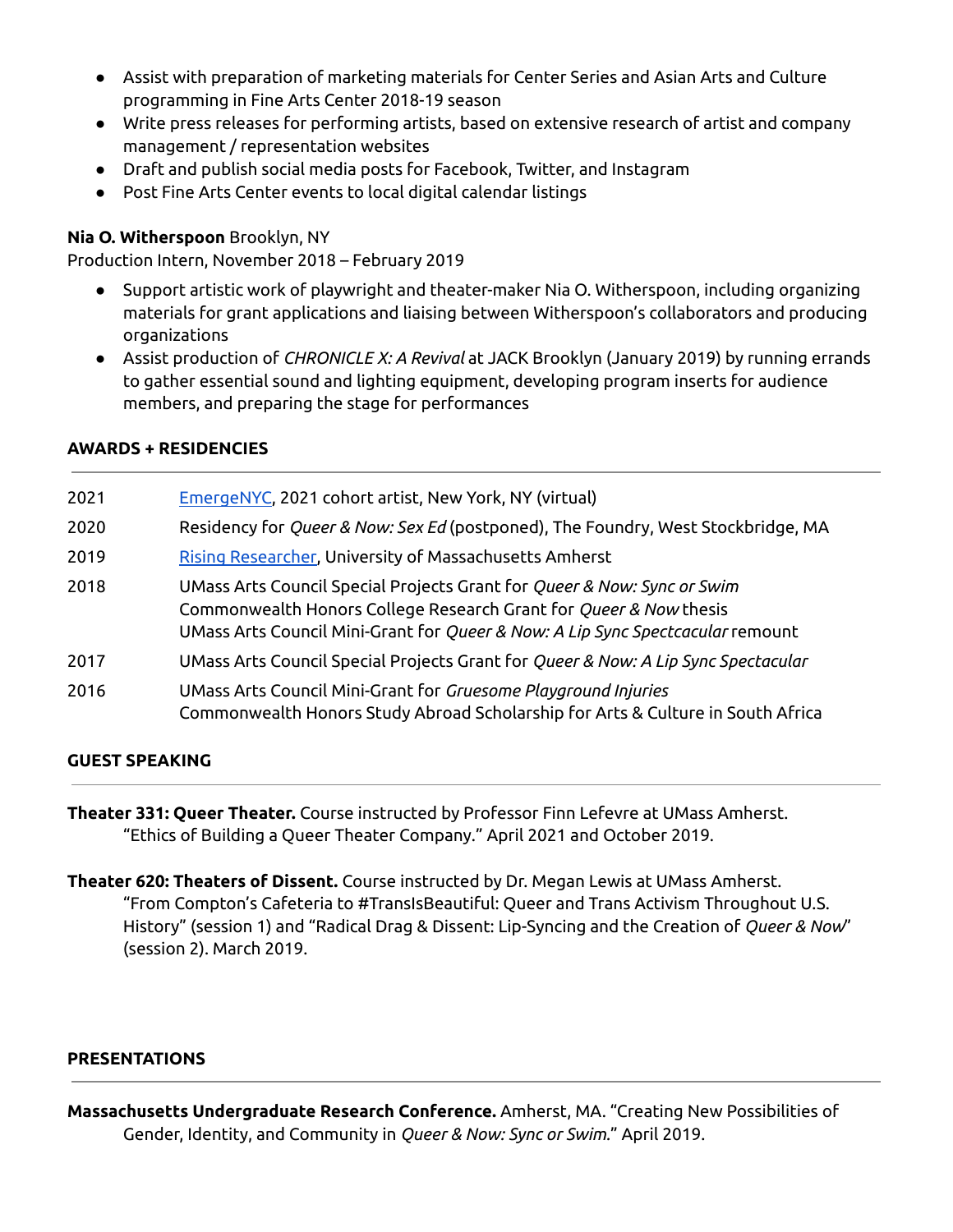#### **BIBLIOGRAPHY**

- 2021 Finn Lefevre, "Lip-Syncing for Our Lives: Queering Dissent in *Queer & Now: A Lip-Sync Spectacular*" in *The Palgrave Handbook of Queer and Trans Feminisms in Contemporary Performance*, edited by Sandra D'Urso, Tiina Rosenberg, and Anna Renée Winget
- 2020 Joshua Barsczewski, "Materially Queer: Identity and Agency in Academic Writing", UMass Amherst Doctoral Dissertation (Rhetoric).
- 2015 Terry Byrne, ["Boston](https://www.bostonglobe.com/arts/theater-art/2015/06/04/boston-teen-acting-troupe-has-come-age/uHG5YmeosVSujATIebISmM/story.html) Teen Acting Troupe Has Come of Age", *The Boston Globe*, June 2015

#### **PROFESSIONAL DEVELOPMENT**

**Pig Iron School** Creative Producing 101, instructor: J.J. El-Far, Philadelphia, PA (virtual), 2021

Overview course about the different institutions and structures that define the current art-making landscape; topics included development and fundraising, marketing and outreach, financial management, and arts administration

**Machine de Cirque** Workshop, Amherst, MA, 2018

● Physical and improvisational theater session with touring company of cirque performers

#### **Double Edge Theatre** Summer Intensive, Ashfield, MA, 2017

● 10-day physical and devised theater workshop with resident company of collaborators

**Pilobolus** Workshop, Amherst, MA, 2016

● Movement workshop with renowned modern dance company

**Kim Stauffer** Workshop, Amherst, MA, 2016

● Contact improvisation workshop with ensemble in immersive physical theater production

**Berklee College of Music** Musical Theater Summer Intensive, Boston, MA, 2014

Studies in singing, dancing, acting, and composition for musical theater, culminating in a final performance at the Berklee Performance Center

## **SELECTED PERFORMANCE EXPERIENCE**

*Market Price* (role: The Lobster), Bard College, May 2022 (upcoming)

*Little Lamb* (Priest), Bard College, March 2022

*THE RINSE OFF! (Episode 1)*, (Sophie Dishwater), Providence Fringe Festival, July 2021

*Queer & Now: Digital Cabarets* (performing as Melissabeth), April 2020-present

*Queer & Now: Sync or Swim* (Demeter/Ensemble), devised by company, dir. Garrett Sager, touring

*Pussy Sludge* (Rachel) by Gracie Gardner, dir. Rachel Hall. UMass Fine Arts Center, May 2019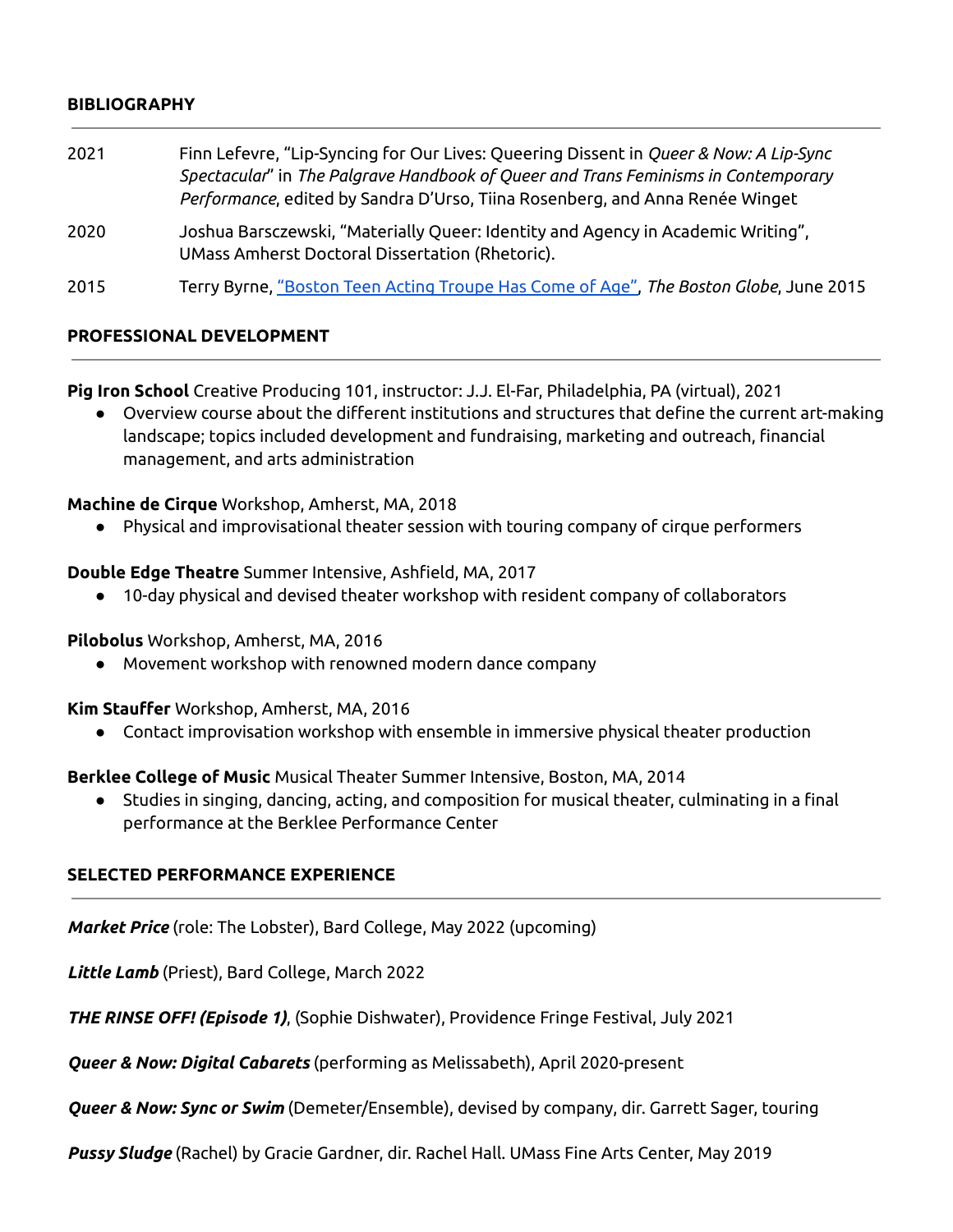*Tape* (Man), by Jose Rivera, dir. Afrikah Smith. UMass Fine Arts Center, April 2019

- *The Lily's Revenge* (The Rose) by Taylor Mac, dir. Jennifer Onopa. UMass Fine Arts Center, April 2018 (university premiere)
- *Queer & Now: A Lip Sync Spectacular* (Judy Garland/Mother of the Bride), devised by company, dir. Garrett Sager. UMass French Hall/Fine Arts Center, Amherst, MA, 2017-18
- *Ta'zieh: Between Two Rivers* (Hurr/Abedin) by Ifa Bayeza, dir. Nikoo Mamdoohi. touring: Boston University and UMass Campus Center, Amherst, MA, April – September 2017
- *A Midsummer Night's Dream* (Oberon/Theseus) by William Shakespeare, with devising by company, dir. Corinne Miller. UMass Rand Studio, Amherst, MA, March 2016
- *Donny Johns* (Ensemble) adapted by Harley Erdman, dir. Gina Kaufmann. UMass Curtain Theater, Amherst, MA, November 2015
- *An Inspector Calls* (Gerald), by J.B. Priestley, dir. Catherine Spino. Boston Center for the Arts, July 2014
- *The Dream of the Burning Boy* (Dane) by David West Read, dir. Jack Serio. Calderwood Pavilion at the Boston Center for the Arts, April 2014 (New England premiere)

# **COMMUNITY + UNIVERSITY SERVICE**

## **Hudson Community Free Fridges** Hudson, NY

Volunteer, January – July 2021

- Maintain cleanliness and organization of two fridges offering free food and toiletries to Hudson, NY residents and community members
- Make biweekly grocery store trips to contribute to fridges

# **International Language Institute (ILI)** Northampton, MA

Grant Database and Web Builder, September 2018 – May 2019

- Collaborate with ILI director to respond to the needs of the free English tutoring program for immigrants to Northampton, MA area
- Create ILI grant history database for free English tutoring program
- Develop web pages for ILI students with a curriculum on learning to drive in English, paying special attention to linguistic and cultural norms associated with driving in the U.S.

## **University of Massachusetts Amherst Theater Season Selection Committee**

Undergraduate Representative December 2016 – May 2017

- Collaborate with faculty and graduate students to shape Department of Theater season
- Read submissions from graduate students, faculty, and undergraduates
- Provide feedback to committee on undergraduate needs, demands, and requests